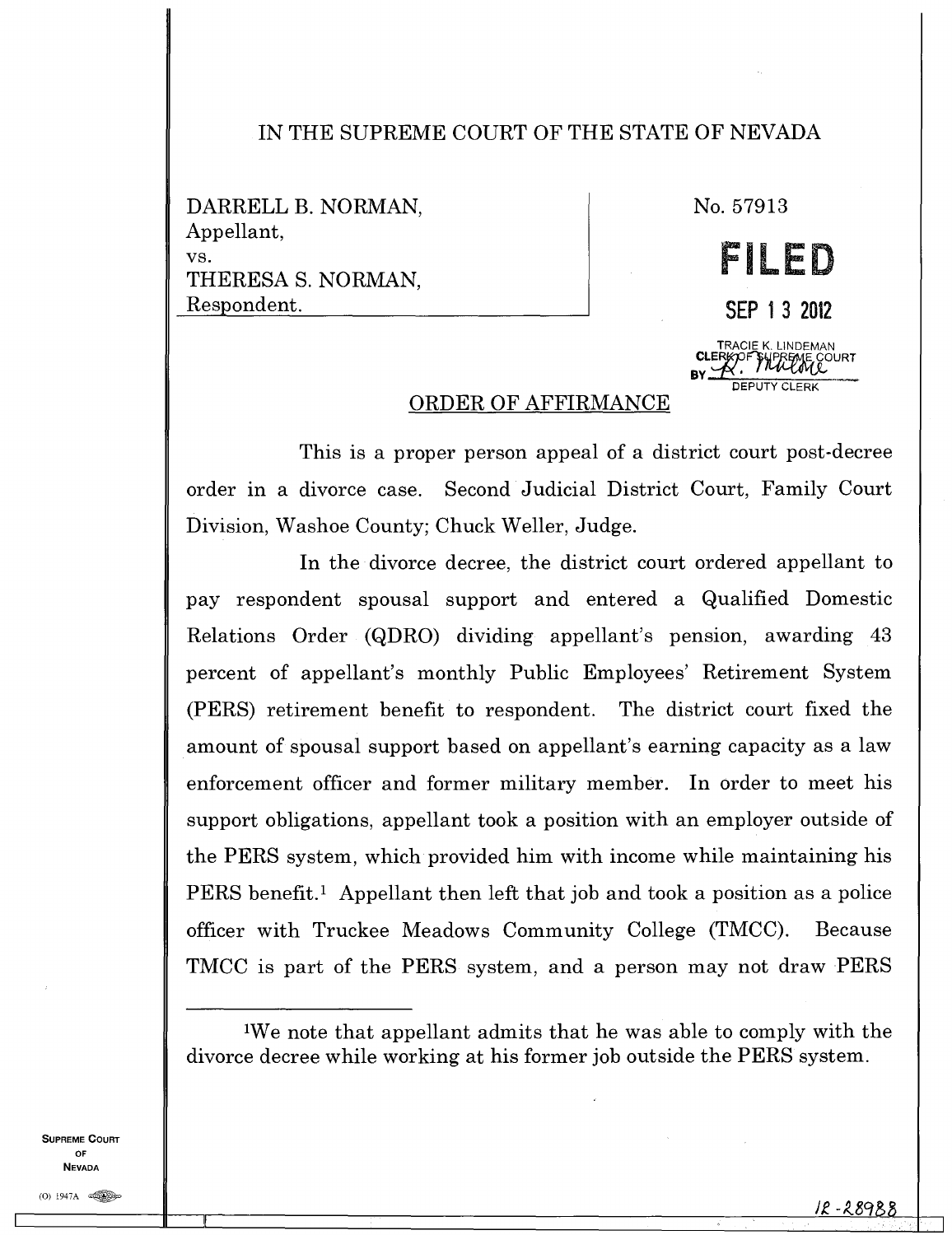benefits while employed with a member of the PERS system, appellant's PERS benefits were suspended. Thus, the payments respondent had been receiving from PERS in accordance with the QDRO ceased. Respondent moved the district court to order appellant to continue to pay her spousal support and to pay the amount specified in the QDRO out-of-pocket. Appellant opposed the motion through counsel. The district court granted the motion and ordered appellant to continue paying both spousal support and the PERS benefit amount set forth in the QDRO out-of-pocket. This appeal followed.

Appellant contends that the district court erred in ordering him to pay respondent the PERS benefit out-of-pocket by erroneously applying Sertic v. Sertic, 111 Nev. 1192, 901 P.2d 148 (1995), to the underlying case. This court reviews a district court's legal conclusions de novo. Clark County v. Sun State Properties, 119 Nev. 329, 334, 72 P.3d 954, 957 (2003). Sertic, like the instant case, concerned the division of a community interest in a pension, and concluded that when a party who is eligible to retire elects not to retire, that party may be ordered to pay outof-pocket what his or her former spouse would have received from his or her community property interest in the retirement income. 111 Nev. at 1194, 901 P.2d at 149.

Appellant contends that Sertic does not apply to his case because he did retire upon first eligibility. At the time of divorce, appellant was retired and drawing a pension from the PERS system. Appellant contends that he would have remained retired, and attended nursing school, but based on the support award in the decree, he was compelled to work. Here, appellant was eligible to retire from the PERS system and to receive PERS benefits while still working for a non-PERS

SUPREME COURT OF NEVADA